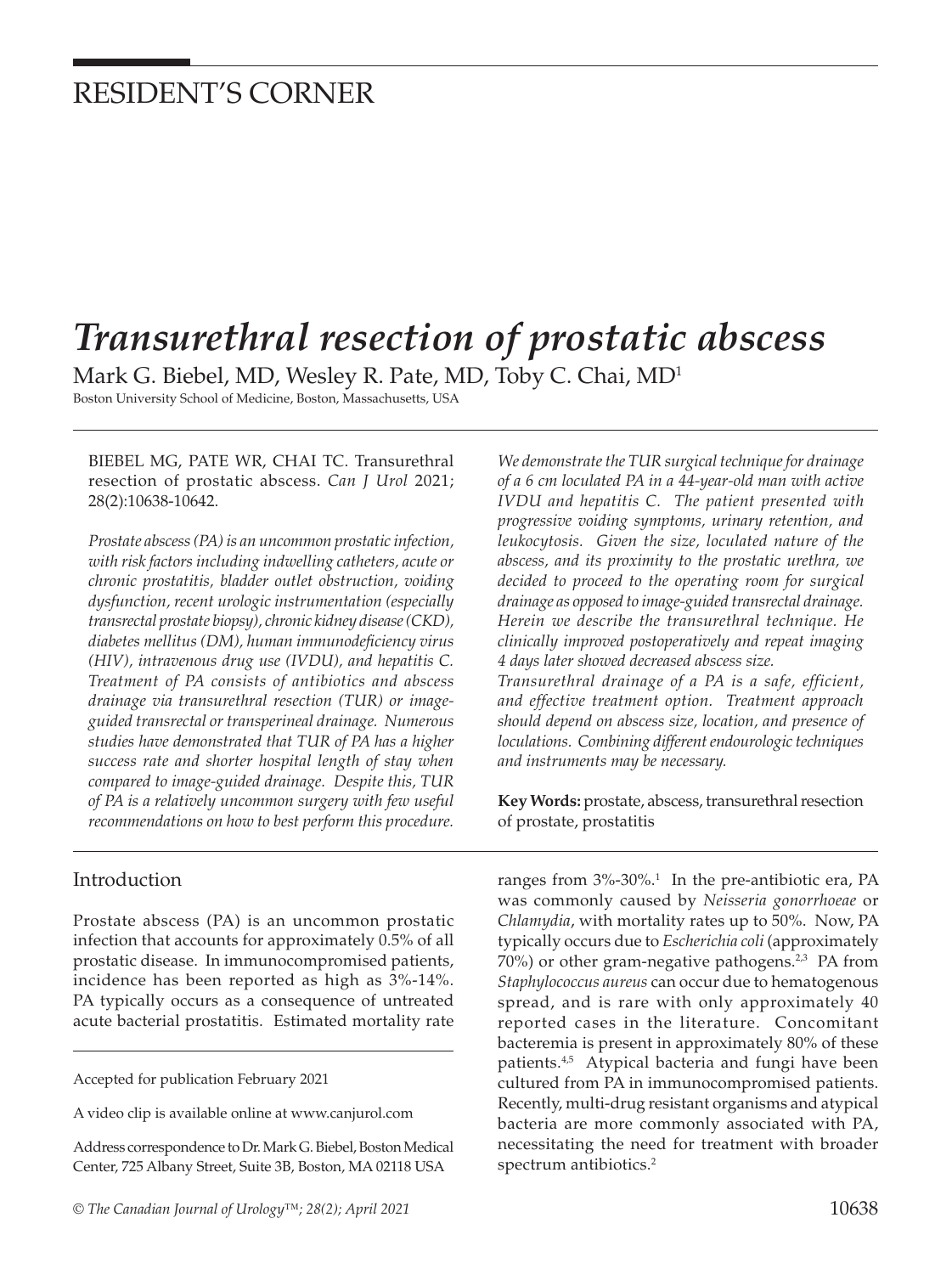Risk factors for PA include indwelling catheters, acute or chronic prostatitis, bladder outlet obstruction, voiding dysfunction, recent urologic instrumentation (especially transrectal prostate biopsy), chronic kidney disease (CKD), diabetes mellitus (DM), human immunodeficiency virus (HIV), intravenous drug use (IVDU), hepatitis C.<sup>2,3,6</sup> Specific risk factors for *S*. *aureus* PA include urologic instrumentation, diabetes, immunosuppression, hepatitis  $C$ , and IVDU. $4,5$ 

The most common signs and symptoms for patients with PA are dysuria, urinary frequency, urinary retention, perineal pain, lower abdominal pain, pyuria, fever, leukocytosis, and tenderness on digital rectal examination (DRE).<sup>2,6-8</sup>

To image PA, transrectal ultrasound (TRUS) is first-line and can characterize PA well with low cost and no radiation exposure. However, it can be quite painful in some patients with PA. It is often used to guide transrectal or transperineal drainage of PA with good accuracy and success. Computed tomography (CT) with and without intravenous contrast can also characterize PA well, but should be reserved for patients who cannot undergo TRUS as there are no apparent advantages. Prostate magnetic resonance imaging (MRI) is more sensitive than CT for prostate imaging, but has not shown benefits over TRUS and is much more expensive.<sup>2,6,9</sup>

Treatment of PA involves initiation of broadspectrum antibiotics and abscess drainage via imageguided transrectal or perineal drainage or transurethral resection (TUR). Management with antibiotics alone has been described for small PA less than 1 cm, with 67% of patients not requiring further intervention.<sup>1</sup> Quinolone antibiotics are typically given for treatment of bacterial prostatitis. Since PA due to resistant organisms are becoming more common and there is a higher risk of progression to sepsis, broader spectrum parenteral regimens are recommended (for example, third generation cephalosporins, aztreonam, or ampicillin plus aminoglycosides).2 TRUS-guided transrectal aspiration with a large bore needle is first line therapy in smaller, peripheral PA with few loculations. The main disadvantage is the higher rate of incomplete drainage. Open incision and drainage via a perineal approach is reserved for severe PA with extraprostatic involvement.2

TUR of PA is preferred for centrally-located, loculated abscesses, recurrent or residual abscesses, and PA associated bladder outlet obstruction. TUR of PA can also be accompanied by removal of obstructing prostatic adenoma in traditional transurethral resection of prostate (TURP) fashion once the abscess is drained. The risks of TUR of PA are similar to those associated with TURP, including retrograde ejaculation,

urinary incontinence, urethral stricture, bleeding, damage to surrounding structures, and transiently worsening systemic infection. High bleeding risk in anticoagulated patients or those with hematologic disorders may temporarily preclude patients from this approach. Lastly, this procedure requires general or spinal anesthesia whereas image-guided procedures usually do not.2,10 Despite the known risks, numerous studies have demonstrated that TUR of PA has a lower abscess recurrence rate and shorter hospital length of stay when compared to image-guided drainage. Recurrence rates for TRUS-guided drainage are 20%- 32%. Recurrence rates for TUR of PA are 0%-6%. The difference in recurrence rates is more pronounced for larger PA.8,10-12 Use of TRUS during TUR of PA has been described, but adequate resection and drainage is usually possible without TRUS.13 In situations of complex abscesses or variable anatomy, it is certainly an option in the surgeon's armamentarium.

Additionally, TUR of PA has been performed with the holmium laser. Lee et al described this technique in 8 patients, with concomitant partial laser enucleation and morcellation of residual obstructive prostatic adenoma in 7 of 8 patients. Prostatic calcifications (often associated with prostatic bacterial colonization) were removed in all patients using this technique as well.<sup>14</sup> Zero patients required further surgery and all patients had symptom resolution and shrinkage of abscess on follow up imaging. Presumed advantages of laser over bipolar or monopolar TUR of PA are improved hemostasis and treatment of residual adenoma and prostatic stones, but no studies to date have compared the two techniques.<sup>7</sup>

Transurethral resection and transurethral unroofing of PA are often used interchangeably in the literature, and no direct comparisons have been performed. Goyal et al compared treatment of complex PA with full TURP versus modified TUR (avoiding resection of the bladder neck and anterior prostate) and showed similar PA resolution rates, with slightly reduced morbidity in the modified group.<sup>15</sup> We feel that full transurethral resection of PA (including resection of internal loculations) is a superior procedure with regard to maximal drainage of a complex PA when compared to transurethral unroofing. We demonstrate our technique of transurethral resection of a large, multiloculated prostate abscess and offer surgical technique suggestions to improve drainage and patient outcomes.

## Method and technique

A 44-year-old man with active IVDU and hepatitis C presented with 5 days of progressive difficulty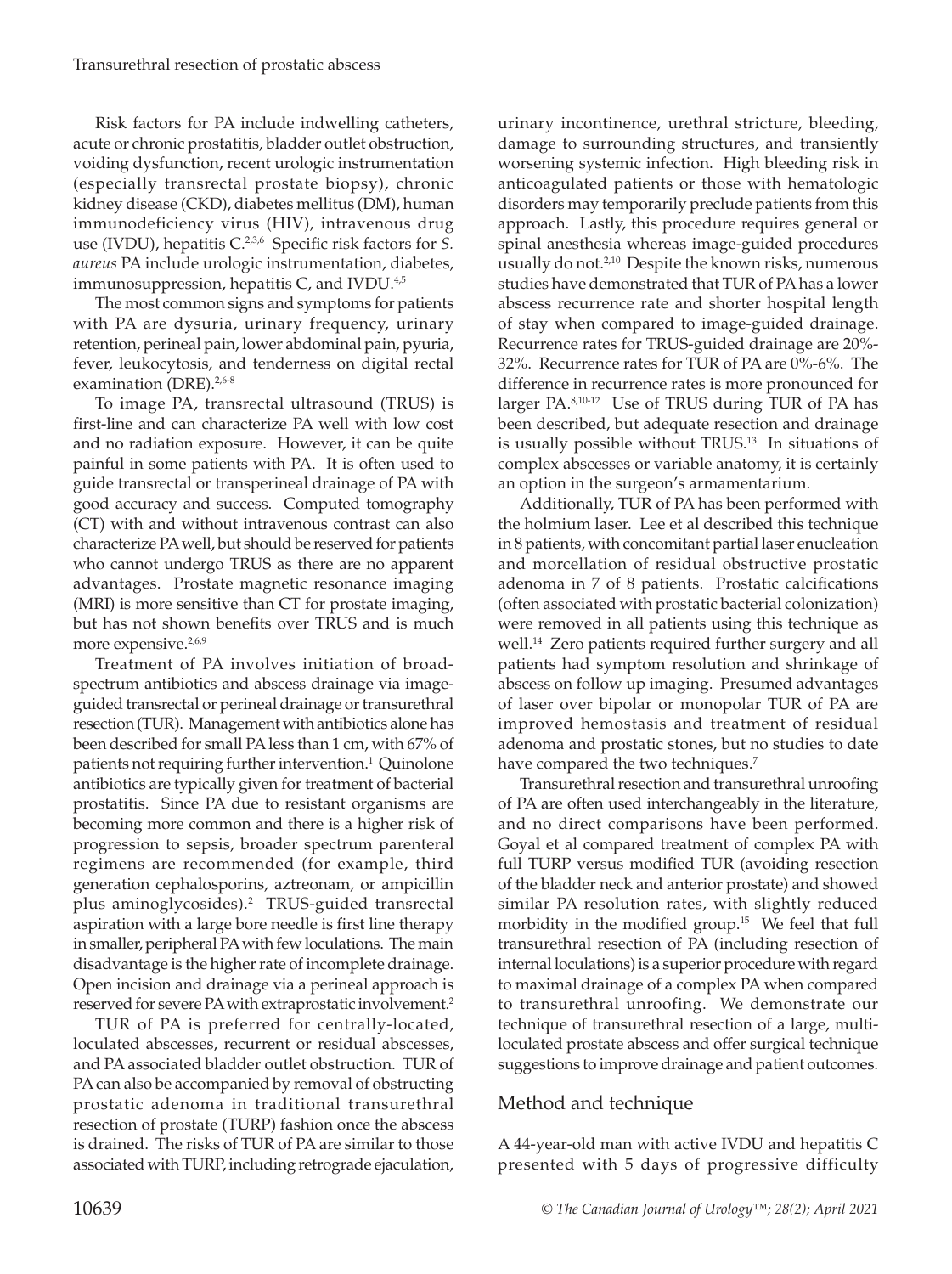

**Figure 1.** Axial CT imaging of 6 cm loculated left-sided prostatic abscess.

urinating, dysuria, and lower abdominal and left flank discomfort, as well as 1 day of subjective fevers. DRE revealed a tender, enlarged, and firm prostate. Laboratory testing documented leukocytosis and a positive urinalysis. A CT scan revealed a 6 cm loculated left prostatic abscess, approximately 0.8 cm from a compressed and laterally deviated prostatic urethra with associated bladder distension. There was also apparent left ureterovesical junction obstruction and mild left hydroureteronephrosis, Figure 1. An indwelling urethral Foley catheter was placed without difficulty with return of 800 mL of urine. He was started on intravenous vancomycin and ceftriaxone.



**Figure 2.** Initial expression of pus from the prostatic abscess after transurethral resection with the bipolar loop at the left side of the prostatic urethra.

Given the large size, loculated nature of the abscess, and its proximity to the prostatic urethra, we decided to proceed to the operating room for transurethral surgical drainage.

A bipolar resectoscope was inserted, and no obvious areas of prostate fluctuance were seen. Based on careful preoperative imaging review, we started resection of the prostate at the 3 to 6 o'clock position. Deeper resection of the left prostate eventually resulted in unroofing of the abscess and extrusion of a large volume of pus, Figure 2. Using a combination of the bipolar loop, bipolar Collins knife, and bipolar button we were used to incise the opening to the point that we were able to direct the scope inside the abscess cavity. Multiple loculations were seen containing additional pus, so we further resected the septations to open each of the loculations and clear them out of purulent fluid. We then fulgurated the lining of the abscess cavity (see video clip online www.canjurol.com). Given the posterior extent of the abscess cavity, we performed an intraoperative rectal exam revealing intact rectal mucosa and a notable decrease in prostatic fluctuance. A 20-French threeway indwelling urethral Foley catheter was over a wire into the bladder at the end of the case. The third port was left capped as hematuria was minimal. Both blood and abscess cultures grew methicillin-sensitive *S. aureus*. His pain, fevers, and leukocytosis resolved by postoperative day 1. Foley catheter was removed on postoperative day 3 and he voided spontaneously with low post-void residual bladder scans. Repeat CT on postoperative day 4 showed decreased abscess size and resolution of the left hydroureteronephrosis. The patient was discharged on postoperative day 5 with a 3-week course of levofloxacin (per infectious disease consultation) and plans for close follow up.

When approaching TUR of PA, we recommend the following based on current literature and our own experience:

- 1. Manage PA with TUR if it is large (4 cm or above), multi-loculated, and centrally located.<sup>8,10-12</sup>
- 2. Review preoperative imaging to determine where to resect. Measuring the distance from urethra to abscess cavity can help judge the proper depth of resection. Intraoperative TRUS is not mandatory, but it should be considered if difficulty is encountered in locating the abscess.<sup>13</sup>
- 3. Once the PA is unroofed and pus drains, open it sufficiently to drain deeper loculations.
- 4. A combination of bipolar loop, bipolar Collins knife, and bipolar button can be helpful once inside the abscess cavity to open loculations, manually remove pus, obtain hemostasis, and fulgurate the abscess wall.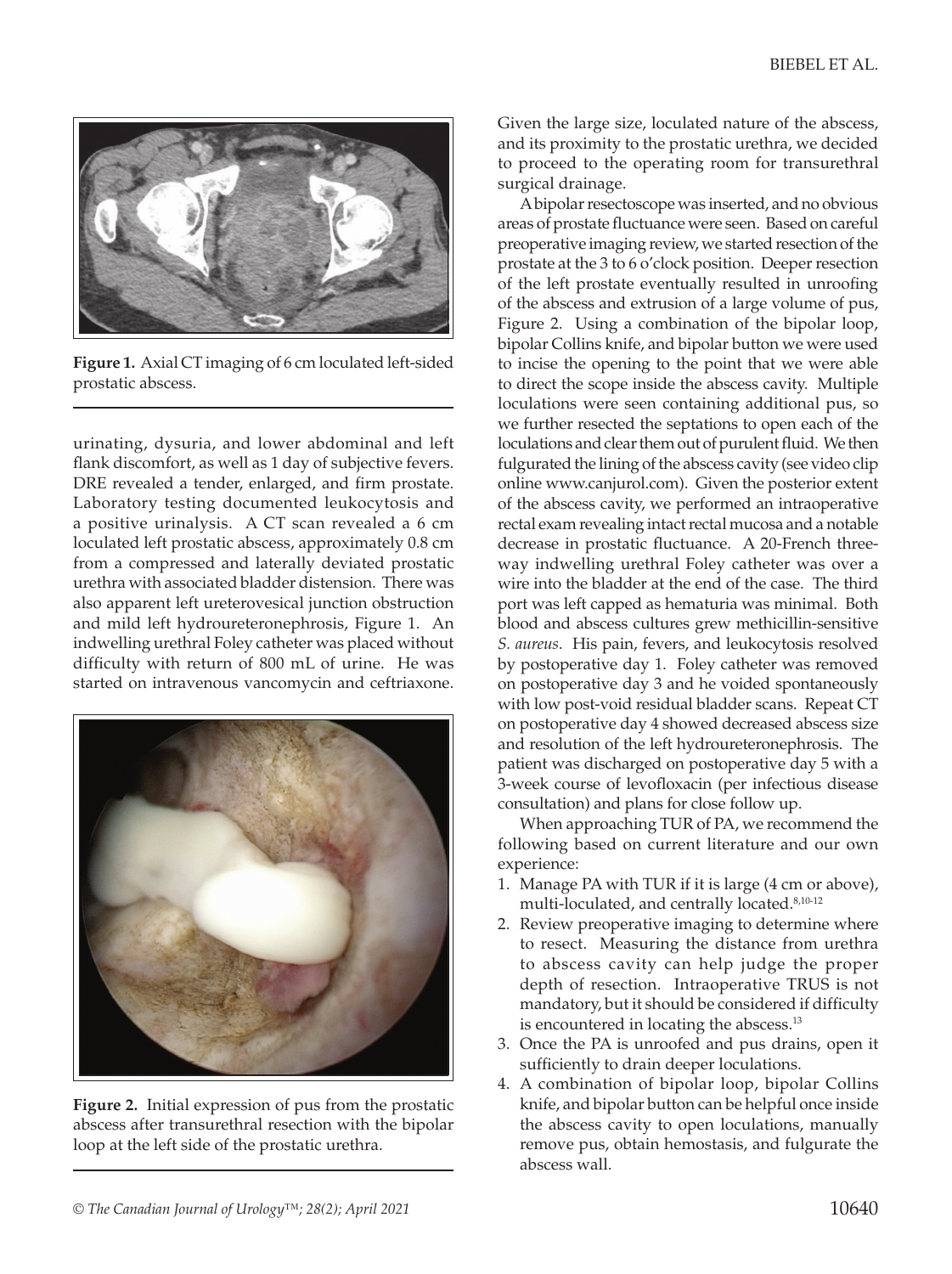- 5. An indwelling urethral Foley catheter (at least 20-French, 3-way in case it is needed later for continuous bladder irrigation) should be placed over a wire if a large abscess cavity was created to ensure positioning in the bladder. The duration of catheter drainage will depend on amount of prostatic resection and bleeding encountered during the case.
- 6. Send abscess fluid for culture to direct antibiotic therapy.
- 7. Repeat imaging several days after surgery to assess for the potential of undrained abscess cavities.

Complications of TUR of PA include retrograde ejaculation, urinary incontinence, urethral stricture, bleeding, damage to surrounding structures, and transiently worsening systemic infection, Table 1. To avoid these complications, resection should be limited to the prostatic abscess and any obstructive prostatic adenoma. Avoiding bladder neck, verumontanum, and anterior prostatic resection may minimize incontinence, stricture, and retrograde ejaculation.<sup>15</sup> For patients with higher bleeding risk the procedure may be delayed a few days if the patient is clinically stable and placed on parenteral antibiotics, allowing time for correction of coagulopathies or holding anticoagulants. To avoid worsening infection and sepsis, pre-procedural broad-spectrum antibiotics should be used. Lastly, to avoid injury to surrounding structures care must be taken when resecting inside the deeper abscess cavity. In our case, the abscess extended posteriorly so the risk of rectal injury or fistula was considered. We avoided deep posterior resection within the cavity and performed a rectal examination after completion of the resection to ensure no rectal injury occurred inadvertently.

### Discussion

From review of the literature and our prior experiences, decision to proceed with TUR of PA should be made for any PA over 4 cm, with multiple loculations, and/or adjacent to the prostatic urethra in order to maximize drainage of the abscess and avoid progression to sepsis and recurrence of the PA.8,10-12 This case presentation and video emphasizes the importance of full resection of the PA and its loculations, as simple unroofing would have left behind a large amount of pus in the deeper abscess cavities. No studies have directly compared transurethral unroofing to full resection of PA and they are often used interchangeably in the current literature, but our experience here suggests that it is important to fully resect all loculations in complex abscesses. As mentioned in the introduction, for PA under 1 cm a trial of antibiotics alone is reasonable.<sup>1,2</sup> For PA 1 cm-4 cm without multiple loculations, TRUS-guided drainage of PA is an effective strategy. Transurethral holmium laser use to treat PA has been shown to be safe and effective, but should be reserved for surgeons with experience using the holmium laser for prostate enucleations.7 Further studies are needed to compare use of the holmium laser to bipolar TUR of PA.

The techniques recommended above are derived from literature-based recommendations and our own experience. There are multiple ways to perform this procedure, but we feel these tips would help a urologist who does not perform this procedure routinely. Further studies are needed to determine the evidencebased best practice recommendations for TUR of PA.

Since TUR of PA is relatively rare, complication rates are difficult to estimate. Table 1 shows complication rates documented in the literature from several small case series.<sup>8,11,12,15</sup> Unfortunately, complications

| Epididymoorchitis |
|-------------------|
|                   |
|                   |
|                   |
|                   |
|                   |
|                   |

|  |  | TABLE 1. Complication rates noted in the four largest series of transurethral resection of prostate abscess |
|--|--|-------------------------------------------------------------------------------------------------------------|